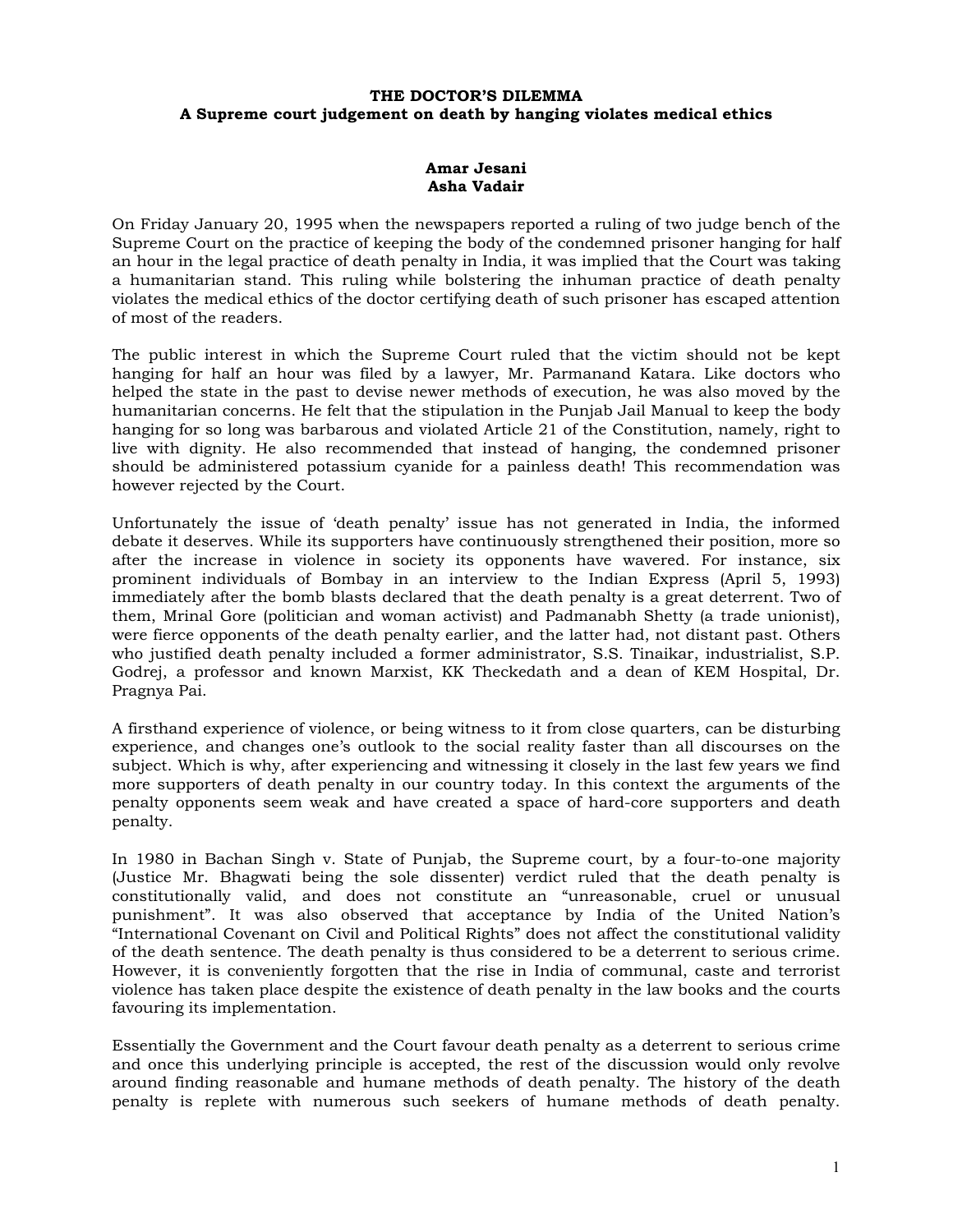Paradoxically, the most prominent amongst them are doctors. The doctors did this as they accepted the principles underlying the objectives of the death penalty and thus thought that it would be better to concentrate on designing humane methods of putting a person to death! Thus, the earliest recorded evidence show Dr. Antoine Louis designing and testing and Dr. Joseph-Ignac Guillotine advocating the use of a death machine in late 18th century in France. This beheading or decapitating machine became famous by the latter's name (Guillotine) and was extensively used to put tens of thousand people to death. The British committee of 1886 which recommended hanging as a more humane method also had five doctors on it, and they did not dissent on the recommendation made. Fittingly, the famous electric chair was designed by an opponent of hanging and a dentist, Dr. Alfred Southwick. In the USA now the apparently medical execution (lethal injection) has given way to other medically designed methods.

While one wonders whether the death by hanging for less than half an hour becomes more humane than that by hanging for half an hour, the Court ruling puts the doctors in the unenviable position.

The doctors also participate, though usually indirectly, in the execution itself. Two modes are well known: certifying the condemned person fit for the death penalty and to certify him or her dead at the end of the execution. In the former, even for a doctor who advocates death penalty, it would be impossible to find medical criteria to certify a human being fit for death. It cannot be done without bending medical ethics in an opportunistic manner. The ethical dilemma involved in certifying prisoner fit for death has been subject of many stories and films, the famous one in Hindi cinema being Gulzar's *Achanak* where the doctor, after successfully performing a complicated life saving operation over the prisoner, realises that it was only for making him fit for the death penalty.

The ruling also states that the jail authorities shall not permit the body of an executed convict to remain hanging for half an hour after falling from the scaffold. Instead, as per press reports, the Honourable Jugdes felt that a convict shall remain hanging only till he is declared dead by the medical officer). The ruling further states that the body be released as soon as the doctors certified that there was no life left in it. The doctor's ethical dilemma in certifying death is less known than that involved in certifying a prisoner fit for execution.

The present ruling implies that after hanging, at short intervals, the doctor will be examining the victim at short intervals to find out whether he or she is dead. The body could be brought down as soon as found lifeless and thus not necessitating the mandatory hanging for half an hour. This means two things for the doctors: Firstly, the doctor would be examining the victim who is in the hanging position. Secondly, in order to bring down the body as soon as it is dead, the frequency of such examination will be high, till the last examination when the convict is found positively dead. Now what should a doctor do when he or she finds a person, hanging with life still in his body?

Should the doctor inform the prison authorities of this to keep until dead? Or should a doctor, in compliance with his or her oath of upholding ethics, get the body down and try to resuscitate the convict? And can any court order the doctors to violate their professional ethics by suggesting that the doctors allow the hanging person die, even after finding him or her alive on medical examination, and not make efforts to resuscitate simply because he or she is ordered to die by a court of law? Simply put, when the doctor faces ethical dilemma due to two conflicting orders (the administrative or legal order to allow a person with life die and the ethical duty to save), which one should be upheld? This is a fundamental issue as the humanitarian and noble basis of medical profession is founded on the autonomy and assertiveness shown by the profession in upholding its ethics in face of all odds.

In the 1970s and 80s, the trend within the medical profession in the developed countries had been to refrain from assisting in the death penalty in as many ways as possible. Here the principle of doctor's *non-participation* is used and not that of opposition to the death penalty. This obviously is to get a larger support base from the profession, so that even those doctors,